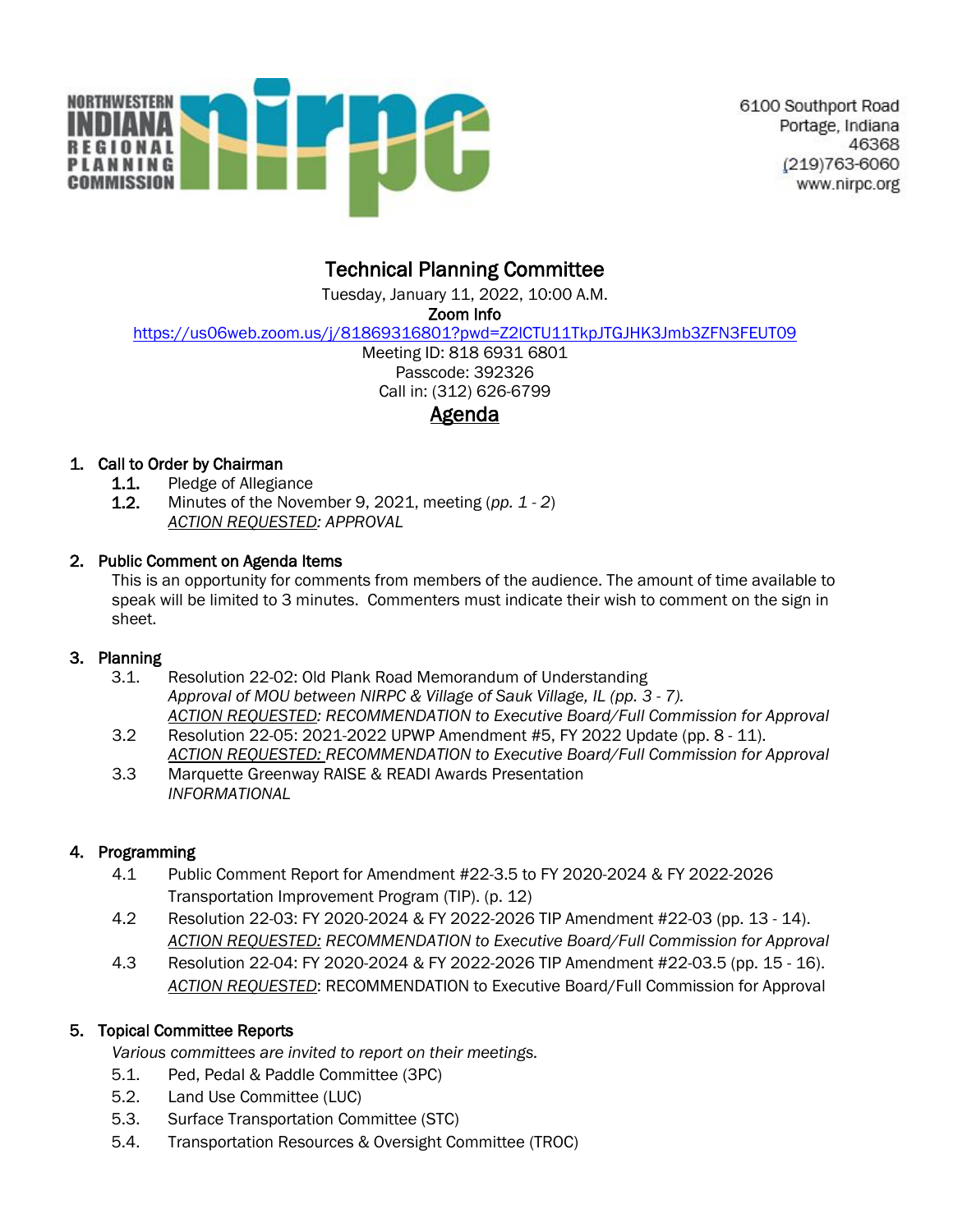#### 6. Reports from Planning Partners

- 6.1. Southshore Clean Cities
- 6.2. Other Planning Partners

#### 7. Other Business

- 7.1. Staff Announcements
- 7.2. Upcoming NIRPC Meetings:
	- Finance and Personnel Committee January 20, 2022 @ 8:00 a.m.
	- NIRPC Full Commission Meeting January 20, 2022 @ 9:00 a.m.
	- Transportation Resources Oversight Committee (TROC) Lake and Porter Meeting January 25, 2022 @ 9:00 am
	- TROC La Porte Meeting January 25, 2022 @1:00 pm

#### 8. Next Meeting

The next Technical Planning Committee meeting is scheduled for Tuesday, March 8, 2022, at 10:00 a.m. in the NIRPC offices.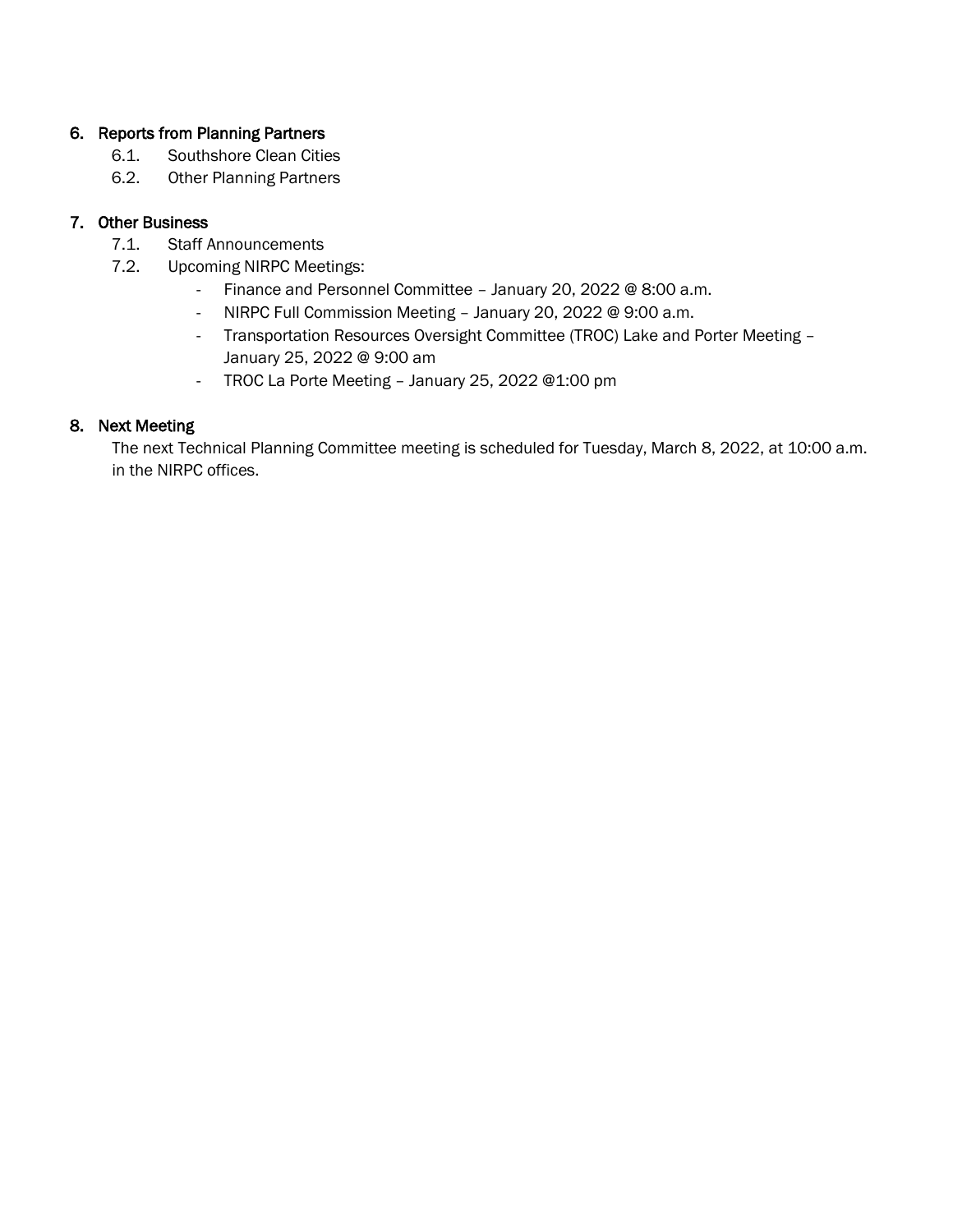## Technical Planning Committee

NIRPC – Virtual Meeting November 9, 2021 **Minutes** 

This meeting was convened as an electronic meeting, pursuant to Governor Holcomb's extended Executive Order 21-29. All persons were meeting remotely on a Zoom platform that allowed for real time interaction and supported the public's ability to observe and record the proceedings. When the agenda item was provided for public comment, this was supported as well. A roll call was taken to motion and approve the agenda items.

Kevin Brietzke called the meeting to order at 10:00 a.m. with the Pledge of Allegiance and a roll call.

In attendance were Kevin Brietzke, Anthony Kenning (DLZ), Beth West (La Porte), Chris Murphy (Structurepoint), David Wright (GPTC), Eric Wolverton (Structurepoint), George Topoll (Union Township), Kake Dammarell BFS), Jessica Miller (INDOT), Jodi Coblentz (DLZ), Kelly Wenger (NICTD), Laurie Keagle (SSCC), Mark O'Dell (Chesterton), Robin Barzoni-Tillman (Michigan City Transit), Jeff Huet (Schererville, Thomas Schmitt (Scherville), and Steve King (Merrillville).

NIRPC staff present were Mitch Barloga, Charles Bradsky, Meredith Stilwell, Candice Eklund, Kevin Polette, Denarie Kane, Eman Ibrahim, Matthew Paskash, Peter Kimball, Scott Weber, Thomas Dow, and Flor Baum.

The meeting minutes of September 14, 2021 were approved on motion by Mark O'Dell and second by George Topoll. A roll call was taken, and the committee voted unanimously to approve.

There were no public comments.

#### **Planning**

Scott Weber presented on Resolution 21-19: Adopting Safety Performance Measure Targets (PMT)for 2022. Res 21-19 is in support of the PMT that INDOT has been adopted statewide. Res 21-19 will make a technical amendment to the *NWI 2050 Plan* and FY 2022-2026 TIP. The changes to the NWI 2050 Plan and the FY 2022-2026 TIP were presented and supplied in page 5 of the meeting packet (click [here\)](https://nirpc.org/wp-content/uploads/TPC-Meeting-Packet-11.9.21.pdf). With the revision of Performance Measure for the Number of fatalities on page 28 of the FY 2022-2026 TIP, on motion by George Topoll and second by Marck O'Dell, the Technical Planning Committee approved to recommend Resolution 21-19 to The Commission.

Thomas Dow presented on Regional Transportation Plan Update. Under federal law, NIRPC is required to develop a *Metropolitan Transportation Plan* (MTP)every four years because of our nonattainment status with Air Quality. Then next plan update is due May 16, 2023. A tentative scheduled for producing the plan was discussed and provided in the meeting packet. Three major steps have been identified: Finding Meaning by evaluating the existing and historic conditions, Creating Purpose by considering future scenarios & setting the preferred vision, and Purpose Driven Planning by shaping the future of The Region. The MTP must include all modes of surface transportation, as well as considering the impacts of transportation. NIRPC has already selected a consulting firm to help update the Regional Travel Demand model. The contract will be presented to the Executive Commission for approval. A written report at the end of each phase will be provided to the TPC upon completion.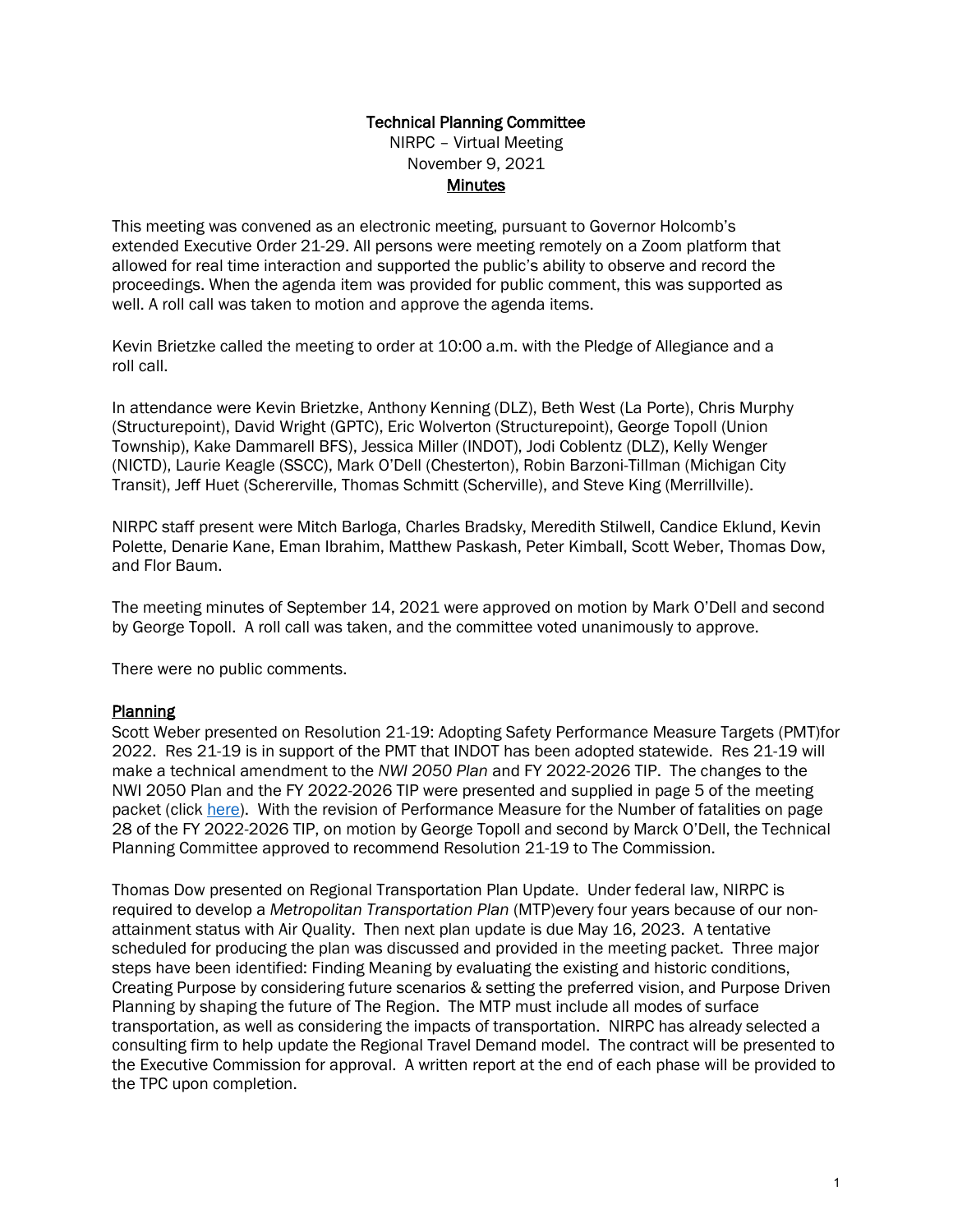Mitch Barloga spoke on the Next Level Trails (NLT) Funding. The current NLT cycle is active and in its third round. It is offering \$25M to regionally significant projects, and \$10M for locally significant projects. Eligible match entails monetary contributions, land value, and in-kind donations of materials and labor. NIRPC encourages interested communities to submit their application before the December 1 deadline. For more information, please contact Mitch at [mbarloga@nirpc.org.](mailto:mbarloga@nirpc.org)

Mitch also spoke on the Infrastructure Investment and Jobs Act (IIJA) overview. The IIJA passed the Senate in August; it passed the house last week. It will allow \$1.2T in spending over the next five years. Highlights of the IIJA include the following: Significant investments in addressing at-grade rail crossings; Creates new Bridge Investment Program; Modernizes public transit; New investments in Vision Zero projects; New climate initiatives; Funding to improve the electric grid; Boosting environmental funding for wildlife crossings & brownfield restoration. NIRPC will obtain guidance about the new programs and division of funds by state and MPO's over the next year.

#### Topical Committee Reports

The Environmental Management Policy Committee met in October and will be on hiatus until January. Ped Pedal and Paddle Committee met in November and will be on hiatus until January. The Surface Transportation Committee met in November to discuss Res 21-19, and their next meeting will be inFebruary. The Land Use Committee met in November to discuss putting together the TOD that supports the ongoing regional efforts of the RDA and NICTD. An E-commerce presentation was also given at the November meeting. All meetings are recorded and can be viewed on NIRPC's YouTube channel [https://www.youtube.com/channel/UCyyqyHDk-qkUERzdDwU73\\_Q.](https://www.youtube.com/channel/UCyyqyHDk-qkUERzdDwU73_Q)

#### Reports from Planning Partners

Laurie Keagle (SSCC) reported on events and programs. Please clic[k here](https://files.constantcontact.com/b4f049b7201/7170ec85-78a1-473f-b35a-56301d334a0a.pdf) for complete details of the SSCC report. Visit [www.southshorecleancities.org](http://www.southshorecleancities.org/) or contact Lauri at [lkeagle@southshorecleancities.org.](mailto:lkeagle@southshorecleancities.org)

#### Other Business

Mitch presented a video on Emerging Trends. The videos depicted the large technological improvements that are coming to The Region.

#### Adjournment

The next TPC meeting will be held on January 11, 2022, at 10:00 a.m. Hearing no further business, the meeting adjourned at 11:01 a.m.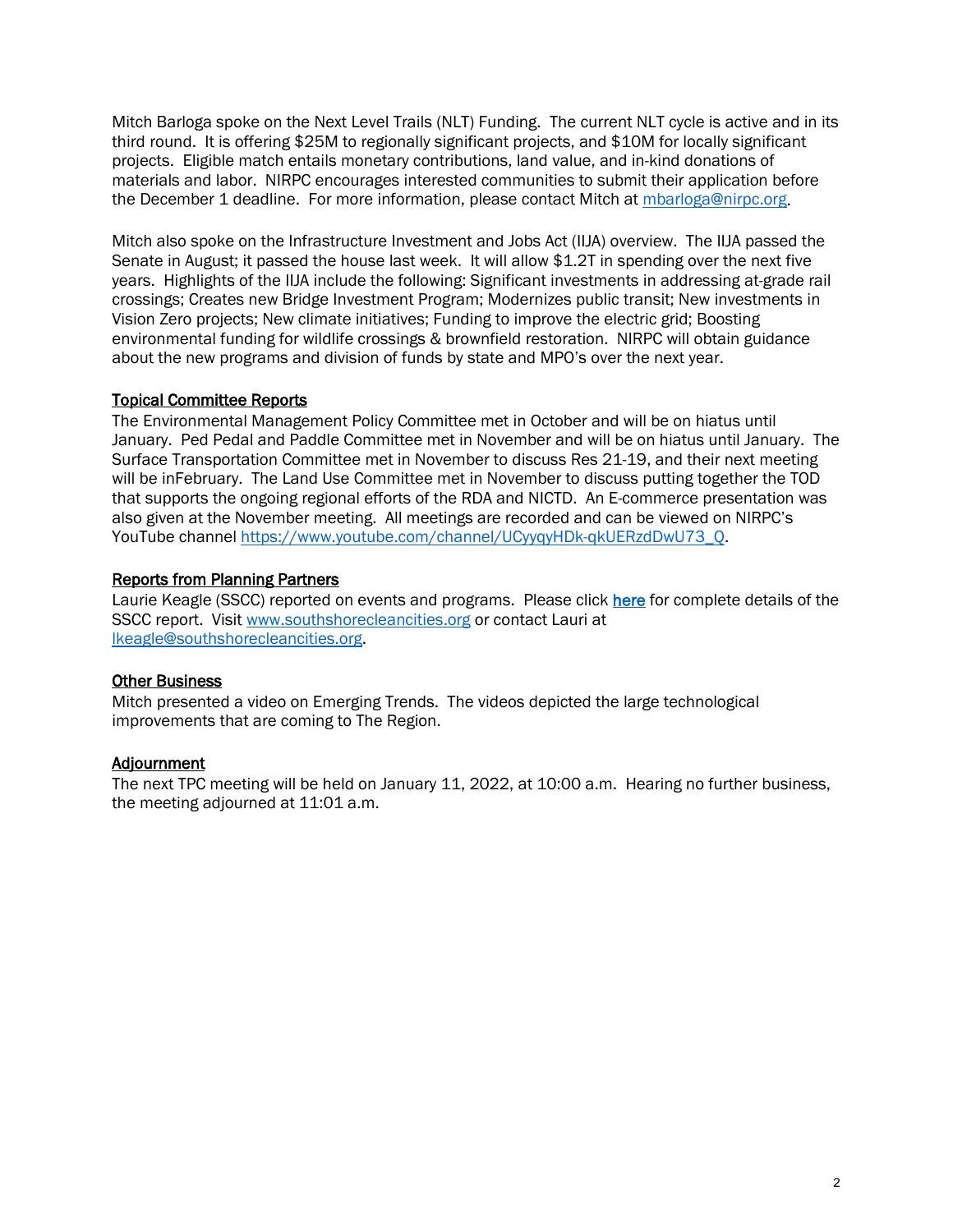

## RESOLUTION # 22-02

## A RESOLUTION APPROVING A MEMORANDUM OF UNDERSTANDING BETWEEN THE VILLAGE OF SAUK VILLAGE, ILLINOIS AND THE NORTHWESTERN INDIANA REGIONAL PLANNING COMMISSION FOR THE 2020 INVEST IN COOK PROGRAM

## January 20, 2022

WHEREAS, the Village of Sauk Village ("SAUK VILLAGE") and the Northwestern Indiana Regional Planning Commission ("NIRPC") to aim to create active, safe, and healthy communities by enhancing connectivity through the improvement to the transportation system for all users; and

WHEREAS, the Department of Transportation and Highways of Cook County, Illinois (the "COUNTY") has approved and awarded SAUK VILLAGE an Invest in Cook grant in the amount of Three Hundred Thousand Dollars (\$300,000) toward the cost of the PROJECT; and

WHEREAS, NIRPC has agreed to reimburse Sauk Village up to Fifty Thousand Dollars (\$50,000) toward the cost of conducting the PROJECT from 2020 federal planning liaison (PL) funds and the PROJECT has been included and approved as part of the 2021 Unified Planning Work Program (UPWP) Amendment #3; and

WHEREAS, a Memorandum of Understanding has already been executed between the Town of Schererville, and the Villages of Sauk Village, Lynwood, Ford Heights and Chicago Heights towards collaboration on the PROJECT; and

WHEREAS, the PROJECT has been included within NIRPC's 2021-2022 UPWP for the threecounty Northwestern Indiana Region and is in conjunction with the programs of the Federal Highway Administration for work of this nature.

## NOW, THEREFORE BE IT RESOLVED BY THE NORTHWESTERN INDIANA REGIONAL PLANNING COMMISSION:

Section 1: The Memorandum of Understanding attached hereto as Exhibit A is hereby approved and the Executive Director is authorized and directed to execute said Memorandum of Understanding in substantially the form attached hereto and any and all documentation that many be necessary to carry out the intent of the Memorandum of Understanding.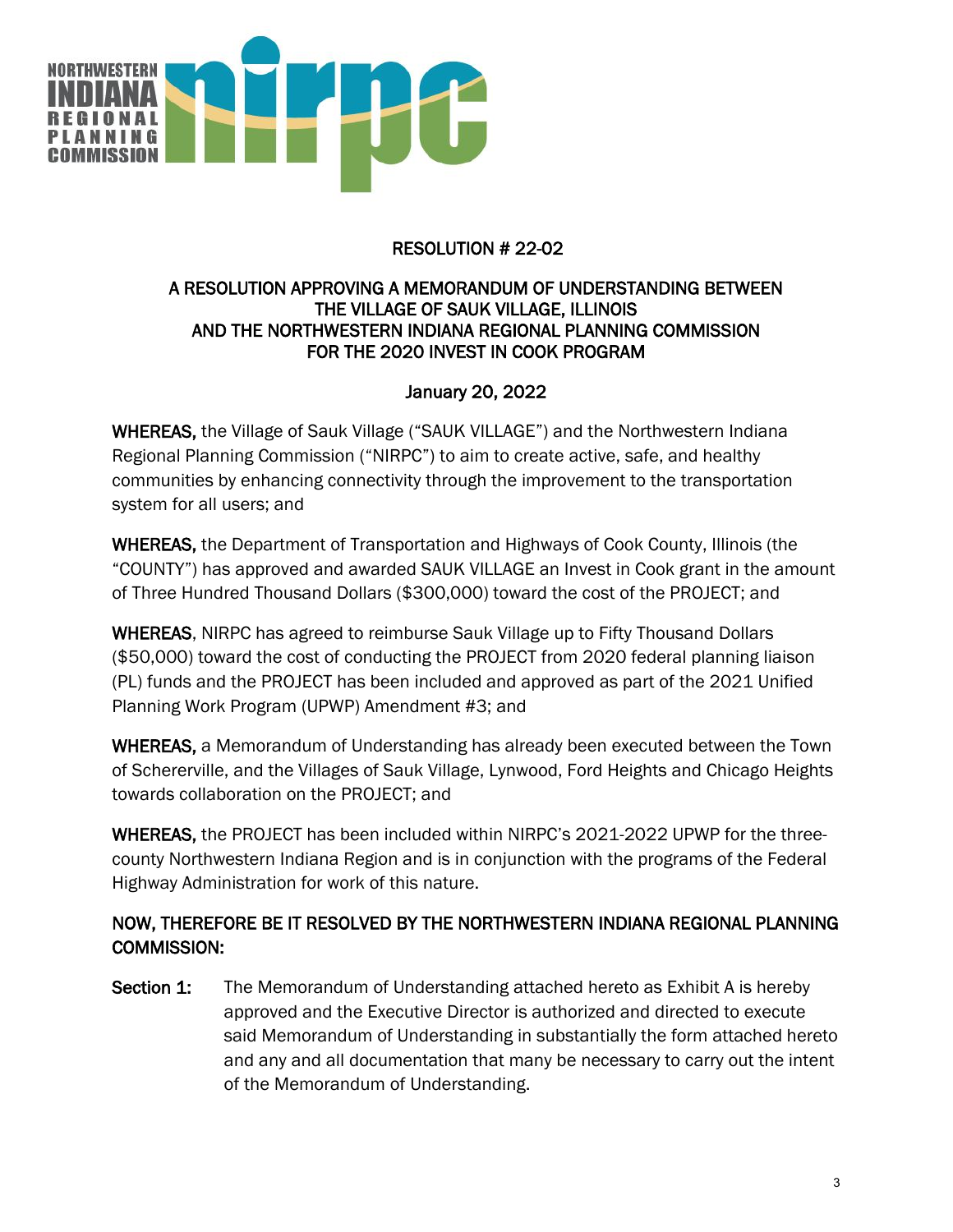Section 2: This resolution shall be effective as of the date of its adoption.

Duly adopted by the Northwestern Indiana Regional Planning Commission this twentieth day of January 2022.

> Justin Kiel Chairperson

\_\_\_\_\_\_\_\_\_\_\_\_\_\_\_\_\_\_\_\_\_\_\_\_\_\_\_\_\_\_

ATTEST:

\_\_\_\_\_\_\_\_\_\_\_\_\_\_\_\_\_\_\_\_\_\_\_\_\_\_\_\_\_\_\_\_ Richard Hardaway **Secretary**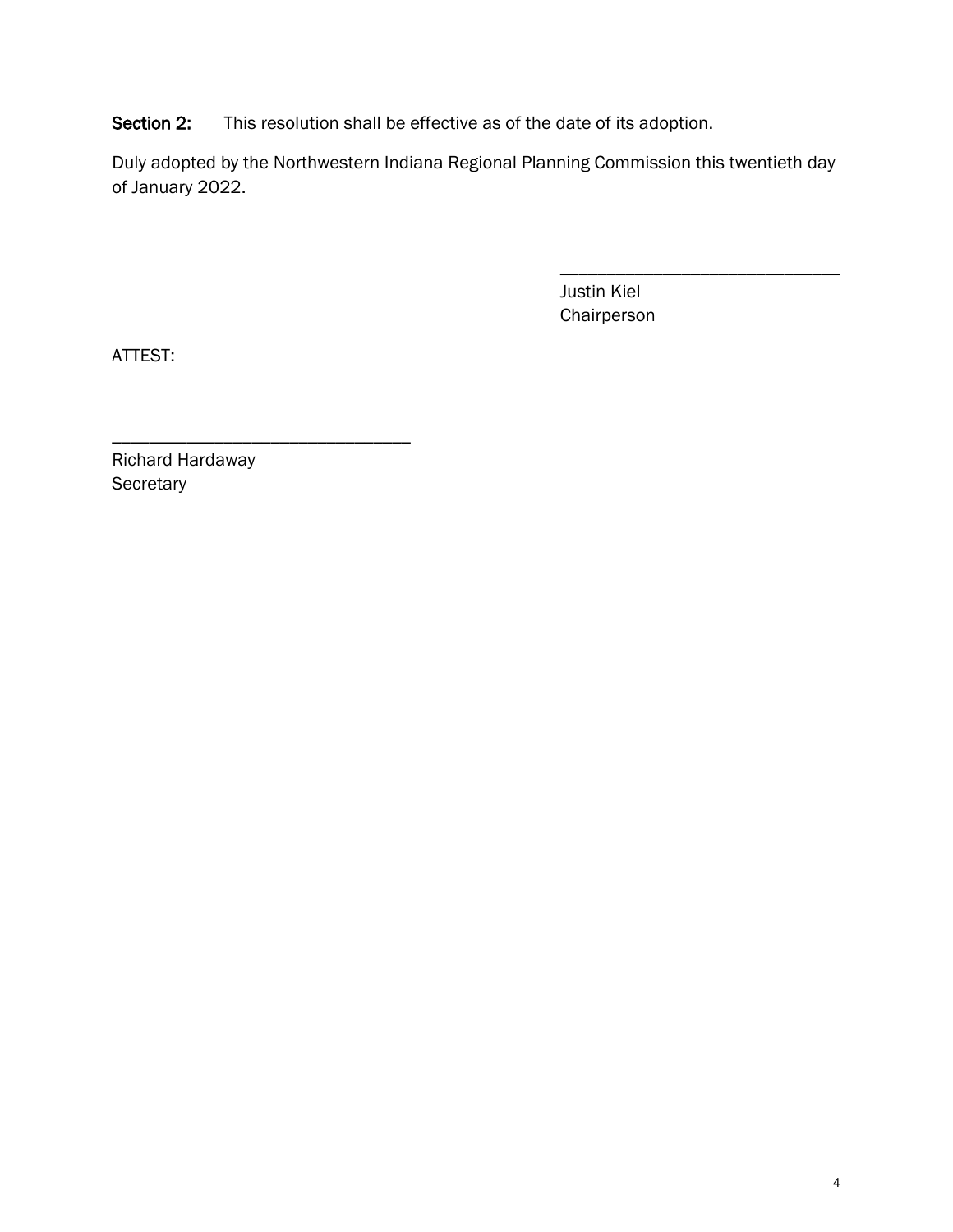#### **MEMORANDUM OF UNDERSTANDING BETWEEN THE VILLAGE OF SAUK VILLAGE, ILLINOIS AND THE NORTHWESTERN INDIANA REGIONAL PLANNING COMMISSION FOR PARTIAL REIMBURSEMENT FOR THE OLD PLANK ROAD TRAIL EXTENSION FEASIBILITY STUDY**

The purpose of this Memorandum of Understanding ("MOU") is to establish the terms by which the Village of Sauk Village ("SAUK VILLAGE"), and the Northwestern Indiana Regional Planning Commission ("NIRPC"), hereafter collectively referred to as the "PARTIES," will collaborate on partial reimbursement for the 2020 Invest in Cook project to conduct a feasibility study for a potential extension of the Old Plank Road Trail (the "PROJECT").

**WHEREAS,** currently, the Old Plank Road Trail's (OPRT) eastern terminus is in CHICAGO HEIGHTS, but an extension through SAUK VILLAGE, FORD HEIGHTS, LYNWOOD, and DYER could connect the OPRT to the Pennsy Greenway in SCHERERVILLE, Indiana; and

**WHEREAS,** an extension of the OPRT would bridge a critical gap in the regional trail system, connect residents and visitors to key destinations, and help to realize a larger vision aimed at revitalizing the Chicago Southland and supporting active, safe, and healthy communities across the Calumet region; and

**WHEREAS,** Invest in Cook is an annual \$8.5 million program that funds planning and feasibility studies, engineering, right-of-way acquisition, and construction of transportation improvements sponsored by local and regional governments and private partners that are consistent with the priorities of Cook County's (the "COUNTY") long range transportation plan; and

**WHEREAS**, the COUNTY has agreed to award SAUK VILLAGE up to Three Hundred Thousand Dollars (\$300,000) toward the cost of conducting the PROJECT; and

**WHEREAS**, the Northwestern Indiana Regional Planning Commission has agreed to contribute up to Fifty Thousand Dollars (\$50,000) toward the cost of conducting the PROJECT; and

**WHEREAS,** the COUNTY and SAUK VILLAGE have entered into an Intergovernmental Agreement that establishes their respective responsibilities for the PROJECT.

**NOW, THEREFORE,** in consideration of the foregoing and the mutual promises, terms, and conditions set forth herein, and in the spirit of intergovernmental cooperation, the PARTIES agree as follows:

- 1. Incorporation of preambles. The preambles set forth above are incorporated herein and made a part thereof.
- 2. Establishment of the Old Plank Road Trail extension. In accordance with the intent of the PARTIES to extend the OPRT and support for the Invest in Cook application, the PARTIES hereby agree to participate in the PROJECT, which will include selecting a consultant to conduct existing conditions analysis, gather stakeholder input, and create a final study that identifies trail alignment and access points, among other project objectives.
- 3. Lead agency. The PARTIES hereby recognize SAUK VILLAGE as the lead agency for the PROJECT. In its capacity as the lead agency, SAUK VILLAGE shall be responsible for coordinating all aspects of the PROJECT with the consultant, the COUNTY, and other agencies, and for monitoring the services performed by the consultant.
- 4. Funding. NIRPC agrees to reimburse SAUK VILLAGE for the actual costs to complete the PROJECT, up to a total maximum contribution of Fifty Thousand Dollars (\$50,000). No local match is required of SAUK VILLAGE or NIRPC.
- 5. Consultant selection. The PARTIES commit to a Qualifications Based Selection (QBS) of professional planning and/or engineering consultant(s). The QBS process will be administered by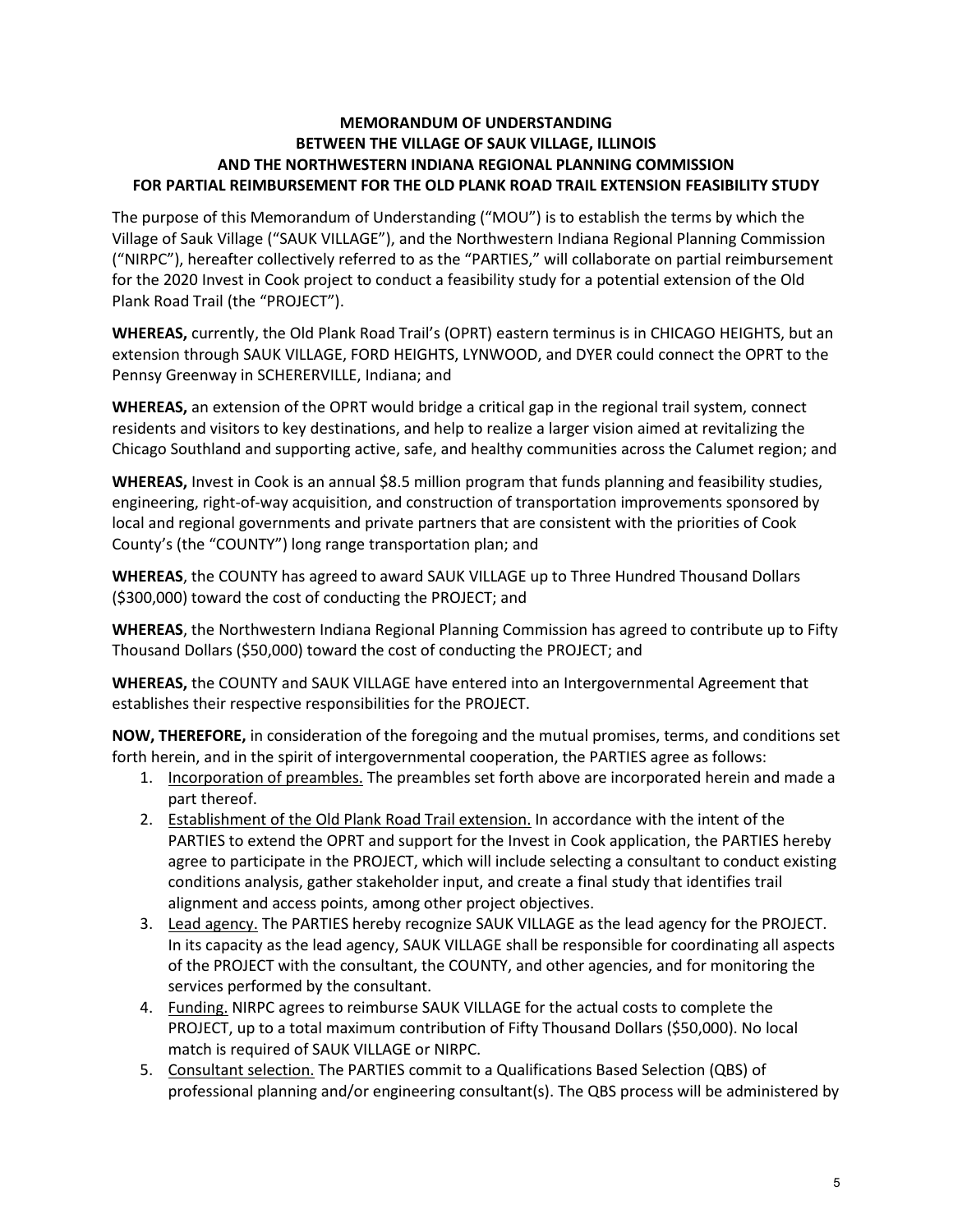SAUK VILLAGE and the selection of consultant(s) must be agreed to jointly by all PARTIES that adopt this MOU and in the spirit of selecting the best qualified professionals to meet the needs of the PROJECT.

- 6. Feasibility/Planning study. The PARTIES agree that this MOU covers only services included in a feasibility/planning study. It does not cover Phase I Preliminary Engineering or other future phases of work.
- 7. Payment Procedures.

NIRPC shall make periodic payments to SAUK VILLAGE for services rendered in the conjunction with the MOU in the following manner:

- (A) SAUK VILLAGE shall submit invoices to NIRPC. Invoices should be supported by documentation of included expenses.
- (B) Invoices shall be accompanied by a narrative progress report describing activities which have been performed and for which reimbursement is being claimed.
- (C) Following its approved of the invoice and related materials submitted by SAUK VILLAGE, NIRPC shall make payment. Payment will normally be made within thirty days after said approval.
- (D) All invoices shall be submitted to:
	- Accounts Payable Northwestern Indiana Regional Planning Commission 6100 Southport Road Portage, IN 46368
- 8. Notices. All notices given under this MOU shall be in writing and shall be either (a) served personally during regular business hours; (b) serviced by facsimile transmission during regular business hours; or (c) served by certified or registered mail, return receipt requested, properly addressed with postage prepaid and deposited in the United States mail. Notices served personally or by facsimile transmission shall be effective upon receipt, and notices served by mail shall be effective upon receipt as verified by the United States Postal Service. Notices shall be served at the following addresses:

| Village of Sauk Village      | NIRPC.                 |
|------------------------------|------------------------|
| Attn: Mayor Derrick Burgess  | Attn: Mitch Barloga    |
| 21801 Torrence Avenue        | 6100 Southport Road    |
| Sauk Village, Illinois 60411 | Portage, Indiana 46438 |

- 9. Execution. The PARTIES shall each approve this MOU pursuant to a duly passed ordinance or resolution and shall execute a separate signature page and send the original page to SAUK VILLAGE. After all the original signature pages have been received, SAUK VILLAGE shall provide NIRPC with a fully executed copy of the MOU.
- 10. Incorporation. The provisions set forth herein represent the entire agreement between the PARTIES and supersede any previous oral or written agreements, as it is the intent of the PARTIES to provide for integration within the terms of this MOU. No provision may be modified in any respect unless each modification is in writing and signed by all PARTIES.

**IN WITNESS WHEREOF,** the PARTIES, through their duly authorized representatives, have executed this MOU on the days and dates set out below, and certify that they have read, understood, and agreed to the terms and conditions of this MOU as set forth herein. The effective date of this MOU is the date of the signature last affixed to this page.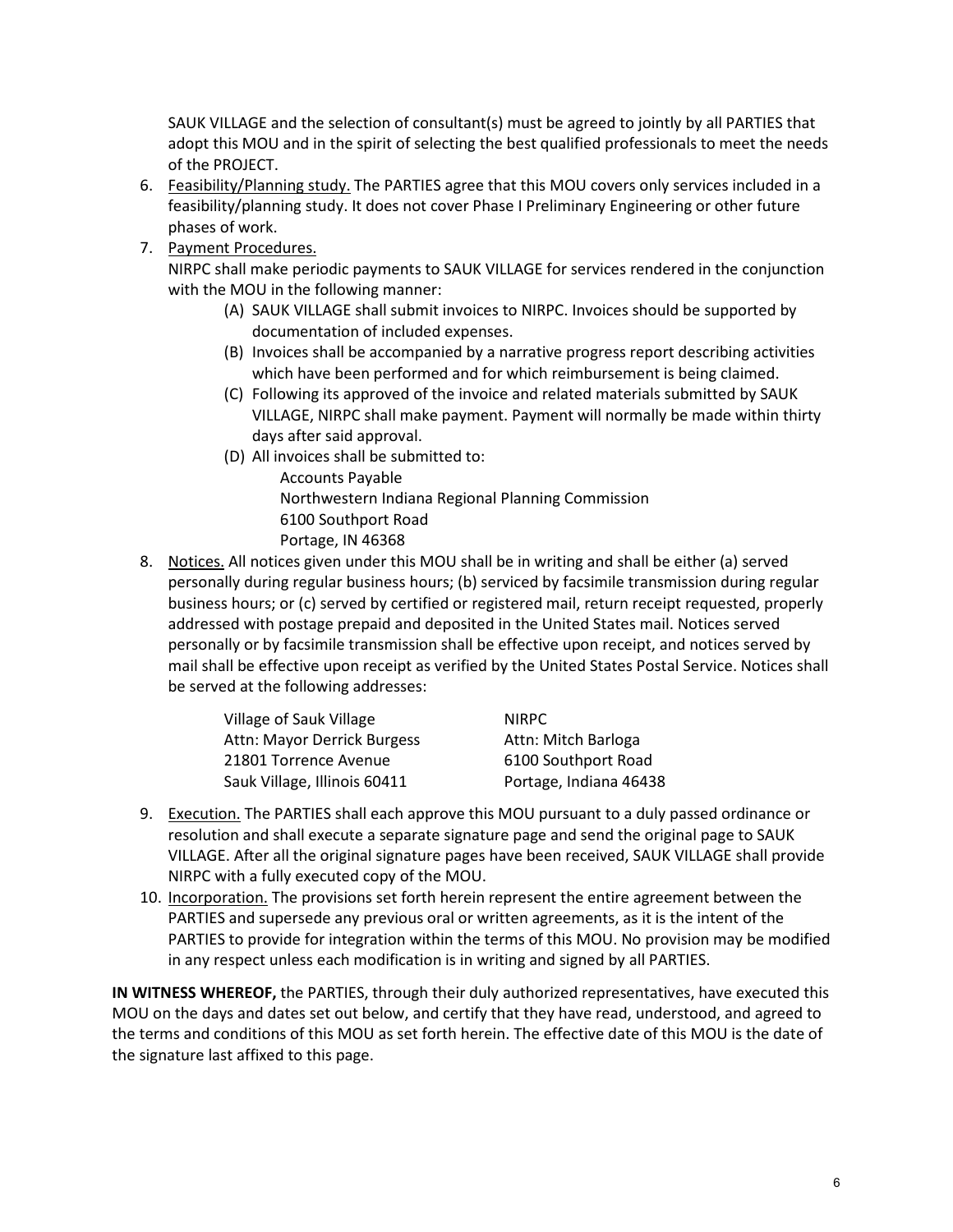VILLAGE OF SAUK VILLAGE

By: \_\_\_\_\_\_\_\_\_\_\_\_\_\_\_\_\_\_\_\_\_\_\_\_\_\_\_\_\_\_\_\_\_ Date: \_\_\_\_\_\_\_\_\_\_\_\_\_\_\_\_\_\_\_\_\_\_\_\_\_\_\_\_\_\_\_\_\_\_

Mayor Derrick Burgess

Attest: \_\_\_\_\_\_\_\_\_\_\_\_\_\_\_\_\_\_\_\_\_\_

NORTHWESTERN INDIANA REGIONAL PLANNING COMMISSION

By: \_\_\_\_\_\_\_\_\_\_\_\_\_\_\_\_\_\_\_\_\_\_\_\_\_ Date: \_\_\_\_\_\_\_\_\_\_\_\_\_

Ty Warner, Executive Director

Attest: \_\_\_\_\_\_\_\_\_\_\_\_\_\_\_\_\_\_\_\_\_\_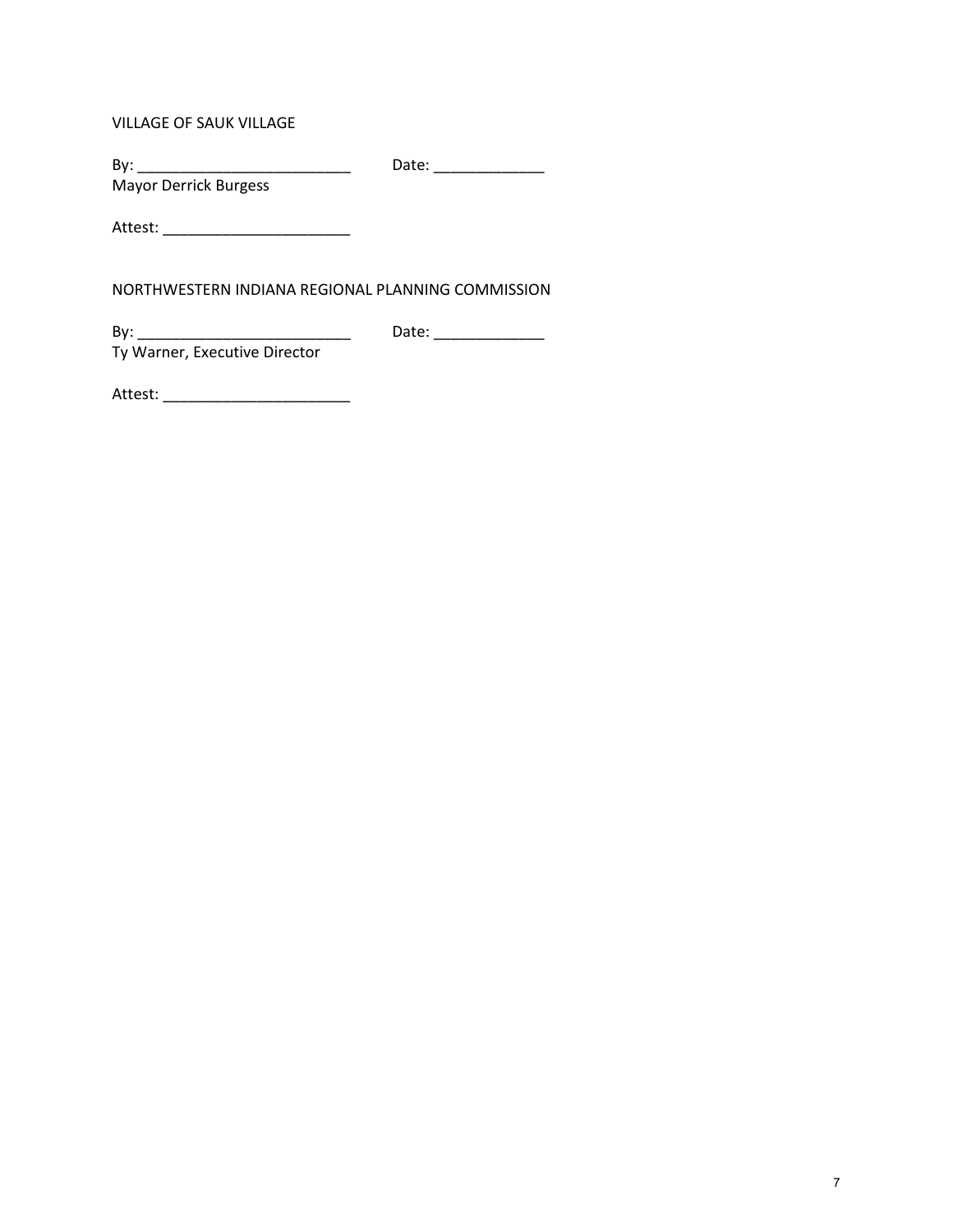

## RESOLUTION 22-05

## A RESOLUTION OF THE NORTHWESTERN INDIANA REGIONAL PLANNING COMMISSION TO ADOPT AMENDMENT #5 2021-2022 UNIFIED PLANNING WORK PROGRAM 2022 UPDATE FOR LAKE, PORTER, AND LAPORTE COUNTIES, INDIANA

## January 20, 2022

WHEREAS, the Northwestern Indiana Planning Commission, hereafter referred to as "the Commission," being designated as the Metropolitan Planning Organization (MPO) for the Lake, Porter, and LaPorte County area, has established a comprehensive, cooperative, and continuing transportation planning process to develop the FY 2021 – 2022 Unified Planning Work Program (UPWP); and

WHEREAS, the preparation of a UPWP is a necessary and required part of the metropolitan area transportation planning process as specified in 23 CFR 450.308; and by its State statutory authority, the Commission is charged with regional planning responsibility for the environment, economic development, and transportation; and

WHEREAS, the work tasks and budgets described within the Commission's UPWP are in conjunction with the programs and planning emphasis areas of the Federal Highway and Transit Administrations, and significant planning projects in the region by other agencies; and

WHEREAS, federal transportation fund expenses contracted to NIRPC must be adopted into the current UPWP in order to be reimbursed; and

WHEREAS, the Commission must prepare an update to its most recent Metropolitan Transportation Plan, called NWI Plan 2050 by May 16, 2023, and assistance from consultants will be needed to complete this work on time so \$400,000 will be reallocated from existing work items to support this; and

WHEREAS, the Technical Planning Committee has recommended that the Commission approve the content of UPWP 2021-2022 Amendment #5.

NOW, THEREFORE, BE IT RESOLVED that the Commission hereby adopts the FY 2021 – 2022 UPWP Amendment #5 and the Commission is authorized to enter into such agreements and contracts as may be required with the funding and administrative agencies for the execution of this UPWP.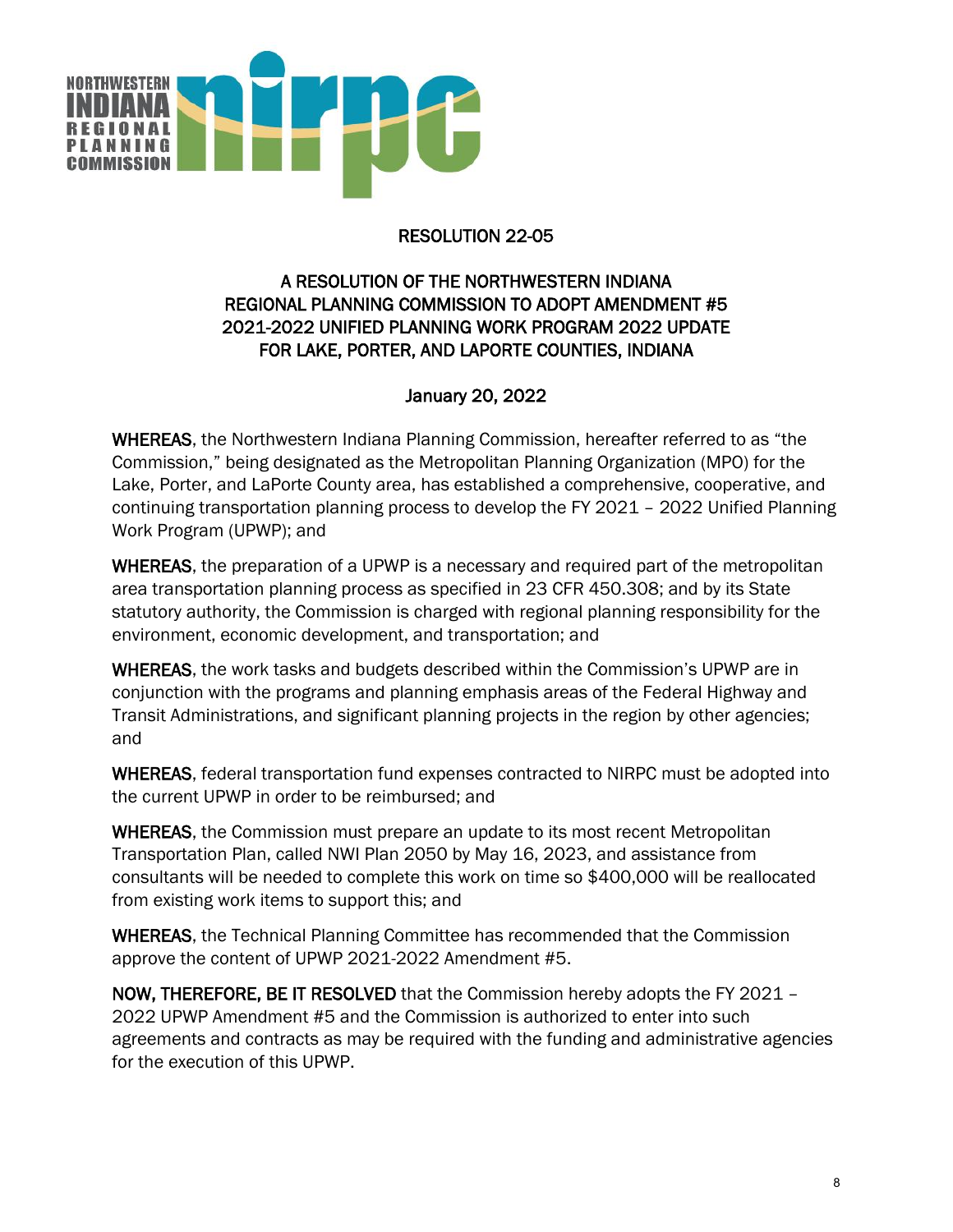Duly adopted by the Northwestern Indiana Regional Planning Commission on this 20th day of January 2022.

> \_\_\_\_\_\_\_\_\_\_\_\_\_\_\_\_\_\_\_\_\_\_\_\_\_\_\_\_\_\_ Justin Kiel Chairperson

ATTEST:

Richard Hardaway **Secretary** 

\_\_\_\_\_\_\_\_\_\_\_\_\_\_\_\_\_\_\_\_\_\_\_\_\_\_\_\_\_\_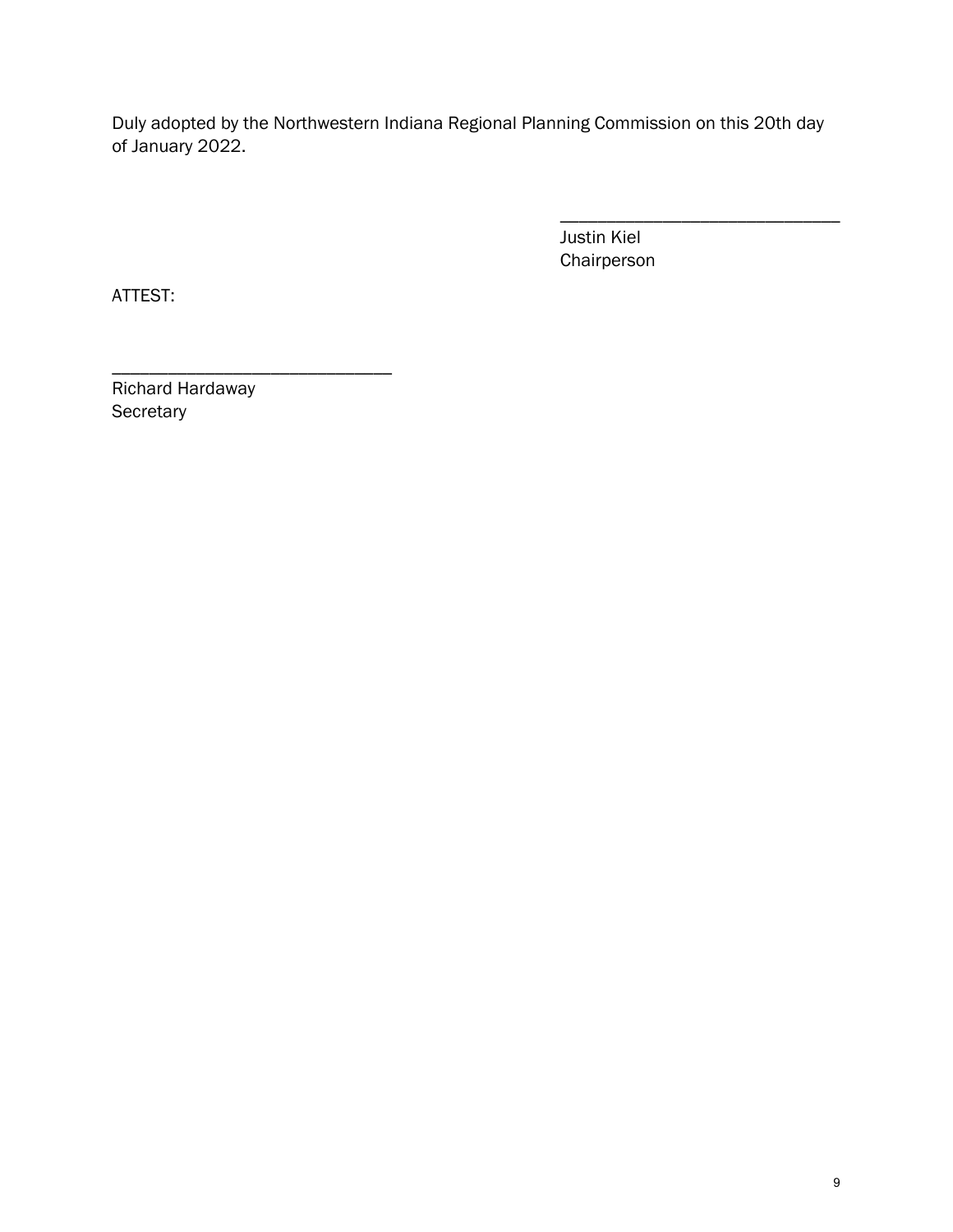| 400: Long Range Planning                                                                                                                                           |                                    |        |                                                      |                                            |         |         |  |
|--------------------------------------------------------------------------------------------------------------------------------------------------------------------|------------------------------------|--------|------------------------------------------------------|--------------------------------------------|---------|---------|--|
| <b>Funding Source</b>                                                                                                                                              | FY 2020<br>Amended<br><b>Funds</b> |        | FY 2021                                              |                                            | FY 2022 |         |  |
| Federal PL/5307                                                                                                                                                    | \$                                 | 61,600 | $\overline{\mathbf{S}}$                              | 724,936                                    | \$      | 342,879 |  |
| Non-Federal                                                                                                                                                        | \$                                 | 15,400 |                                                      | 191,234                                    | \$      | 85,720  |  |
| <b>TOTAL</b>                                                                                                                                                       | \$                                 | 77,000 | $\overline{\mathbf{S}}$                              | 956,169                                    | \$      | 428,598 |  |
| Tasks:<br><b>CRP</b> implementation Development<br><b>Transit Oriented Development (TOD)</b><br>Sensible Tools Handbook Update<br>Public Health and Transportation |                                    |        |                                                      | Tasks or expenses added<br>with 2021 Funds |         |         |  |
| Regional land use planning                                                                                                                                         |                                    |        | <b>MTP Development with Consultant</b><br>Assistance |                                            |         |         |  |
| Surface transportation planning                                                                                                                                    |                                    |        | Living Streets Design Guidelines                     |                                            |         |         |  |
| Environmental linkages planning                                                                                                                                    |                                    |        | <b>Vulnerability Assessment Consultant</b>           |                                            |         |         |  |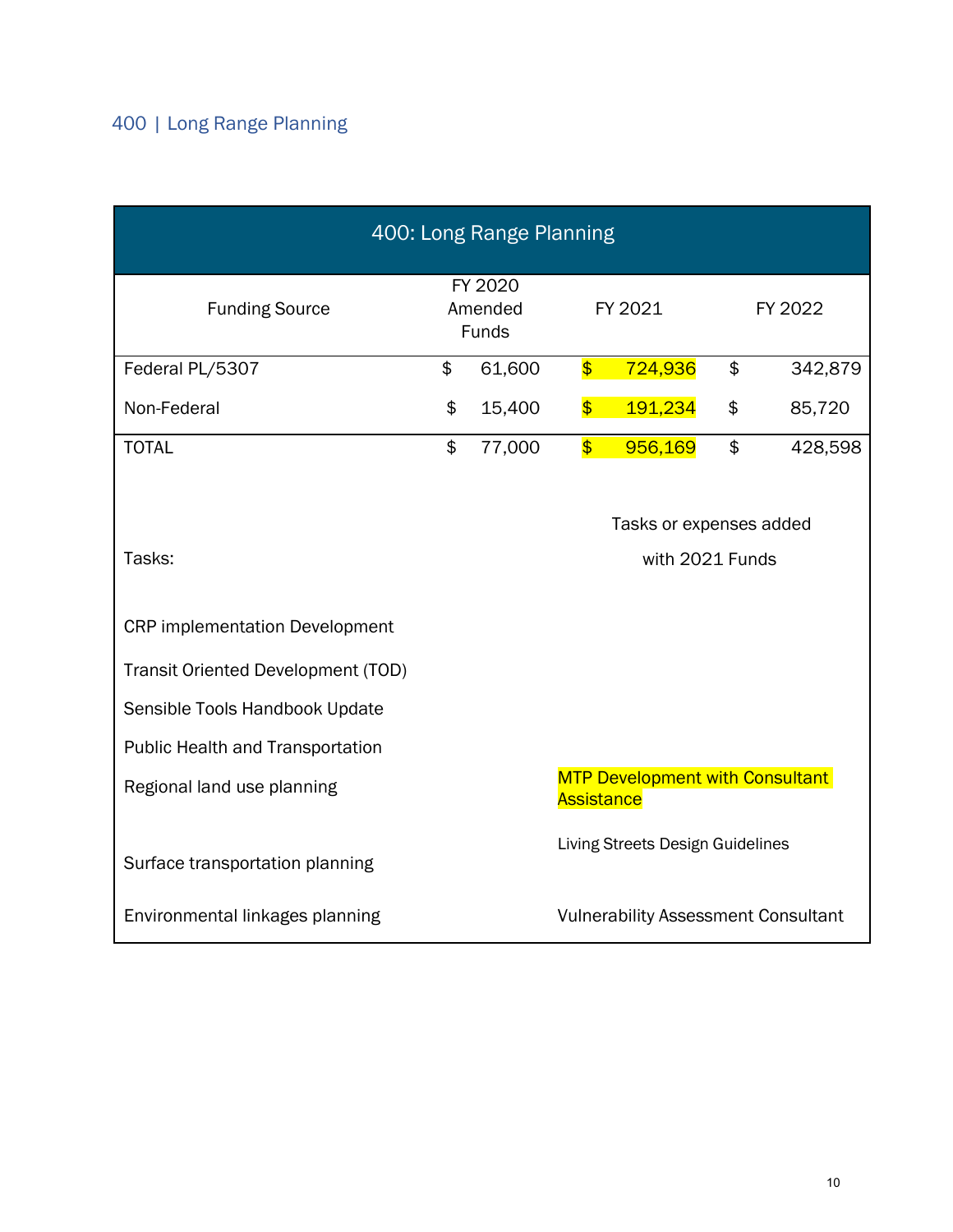#### 400.1 | Metropolitan Transportation Plan (MTP) Development

*Task Status:*

Ongoing and permanent

*Task Lead: Thomas Dow*

*Task Contributors:* Mitch Barloga, Charles Bradsky, Eman Ibrahim, Peter Kimball, KevinPolette, Scott Weber and other NIRPC Staff as needed

*Task Objective:*

To update the federally required Metropolitan Transportation Plan (MTP) by May 31, 2023.

*Prior Task Accomplishments*

*NWI 2050*, adopted May 2019

*Task Description:*

*Elements*:

A multi-step process reflecting on the successes and work to be completed from *NWI 2050*, the updated plan will continue to articulate regional vision and needs, identify influences on our future, anticipate impacts of different possible futures. Additionally, the plan will also continue to refine the performance-based planning system created in *NWI 2050*, redefine defensible and clear evaluation criteria, and revise strategies and investments to improve our region, and identify partners to help us move towards the future. Planning updates to *NWI 2050* will include robust public input, especially from Title VI and Environmental justice communities, and a continued commitment to data collection and analysis.

*Task deliverables:*

Planning updates to *NWI 2050.*

*Public Engagement Goal:*

Collaborate

*Corresponding NWI 2050 Initiative:*

Plan for Transformative Investments

*Corresponding NWI 2050 Strategies:*

The nature of this task impacts all plan strategies addressed by all other tasks in this document.

*Corresponding NWI 2050 Performance Measures:*

The nature of this task impacts all performance measures addressed by all other tasks in this document.

Consultants will be hired to assist NIRPC staff with specific tasks.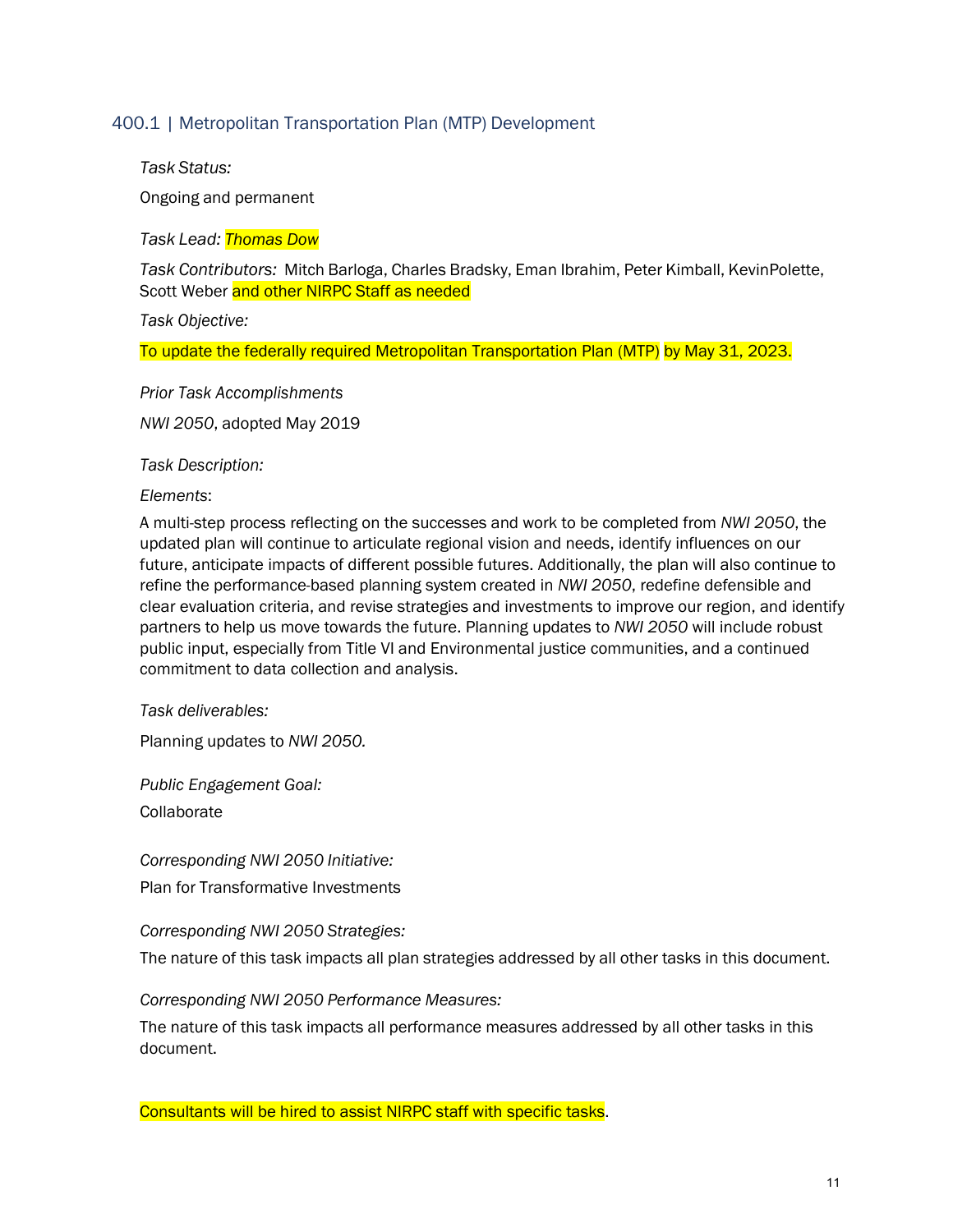

# Public Comment Report

# Amendments #22-03 & 22-03.5 to the 2020-2024 & 2022-2026 Transportation Improvement Programs (TIP)

# Northwestern Indiana Regional Planning Commission

# Technical Planning Committee

# January 11, 2022

Amendments #22-03 & #22-03.5 of the FY 2020-2024 & 2022-2026 Transportation Improvement Programs were released for a 21-day public comment period which began on December 13, 2021 and ended on January 3, 2022. The amendments were made available for viewing at www.nirpc.org and press releases with links were posted on several social media sites. No comments from the public were received during the comment period on the proposed amendments.

NIRPC only received one technical question from the Interagency Consultation Group (ICG). The questions was whether four large legacy projects were included in NIRPC Metropolitan Transportation Plan (our Long Range Plan) – they were. The Air Quality Complete date given by the ICG is December 17th, 2021. All projects are found to be exempt from the Air Quality Conformity and non-regionally significant.

.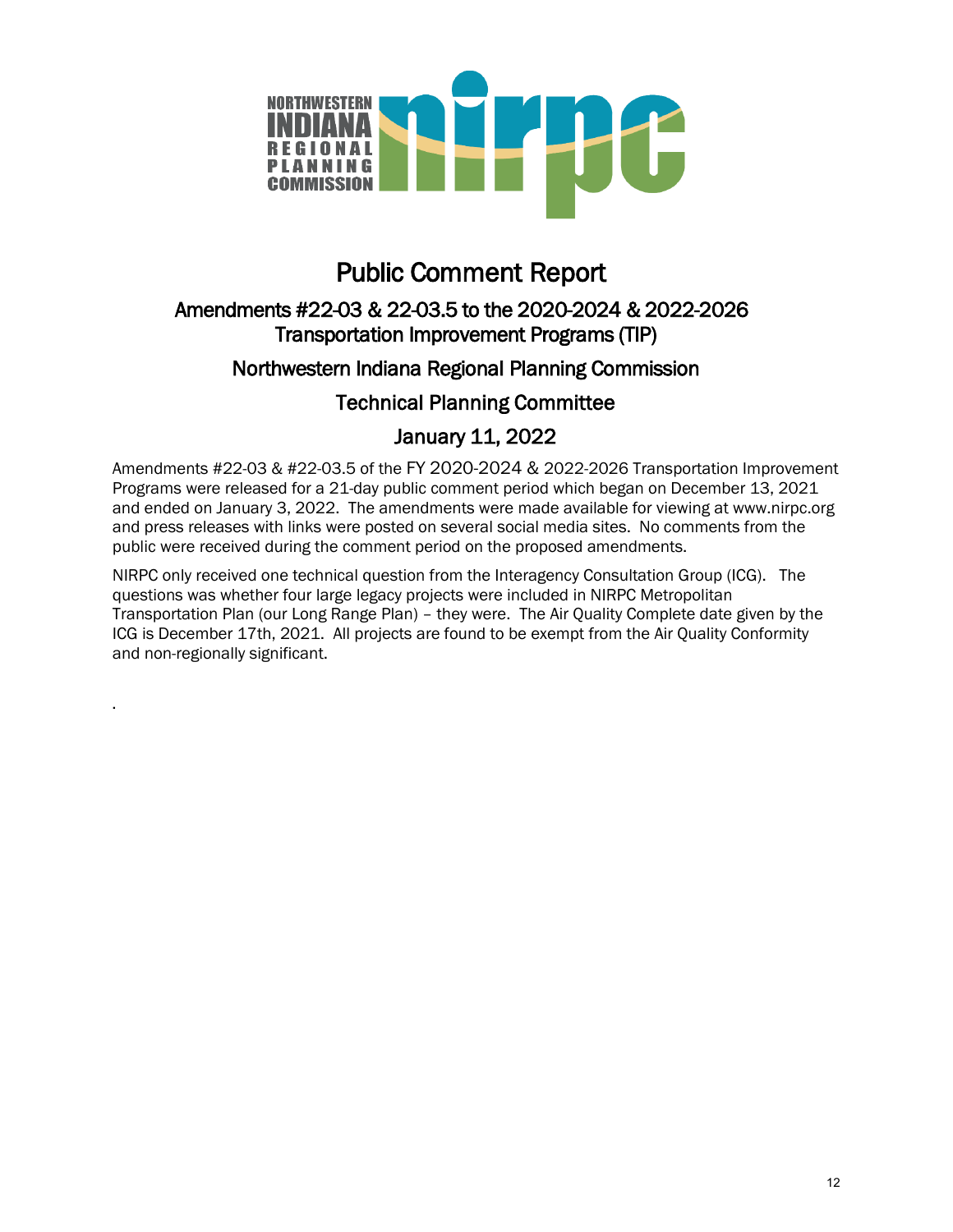

# RESOLUTION 22-03

# A RESOLUTION OF THE NORTHWESTERN INDIANA REGIONAL PLANNING COMMISSION AMENDING THE FY 2020-2024 & FY 2022-2026 TRANSPORTATION IMPROVEMENT PROGRAMS FOR LAKE, PORTER, AND LAPORTE COUNTIES, INDIANA AMENDMENT NO. 22-3.5 January 20, 2022

WHEREAS, Northwest Indiana's citizens require a safe, efficient, effective, resourceconserving regional transportation system that maintains and enhances regional mobility and contributes to improving the quality of life in Northwest Indiana; and

WHEREAS, the Northwestern Indiana Regional Planning Commission, hereafter referred to as "the Commission", being designated the Metropolitan Planning Organization (MPO) for the Lake, Porter and LaPorte County area, has established a regional, comprehensive, cooperative, and continuing (3-C) transportation planning process to develop the unified planning work program, a transportation plan, and a transportation improvement program to facilitate federal funding for communities, counties, and transit operators, and to provide technical assistance and expertise to regional transportation interests; and

WHEREAS, the Commission performs the above activities to satisfy requirements of the Fixing America's Surface Transportation (FAST) Act of 2015 (PL 114-94), applicable portions of all prior federal transportation program authorizing legislation, as well as other federal, state, and local laws mandating or authorizing transportation planning activities; and

WHEREAS, the FY 2020-2024 & FY 2022-2026 Transportation Improvement Programs are a product of a multi-modal, 3-C transportation planning process, compatible with regional goals and objectives and socio-economic and demographic factors used to form the *NWI 2050 Plan*; and

WHEREAS, the FY 2020-2024 & FY 2022-2026 Transportation Improvement Program is an implementation of the NWI *2050 Plan,* is fiscally constrained, and is consistent with the State Implementation Plan for Air Quality; and

WHEREAS, the FY 2020-2024 & FY 2022-2026 Transportation Improvement Programs are developed by the Commission in coordination and cooperation with local elected and appointed highway and transit officials, special interest and service organizations, including users of public transit, the Indiana Department of Transportation, the Indiana Department of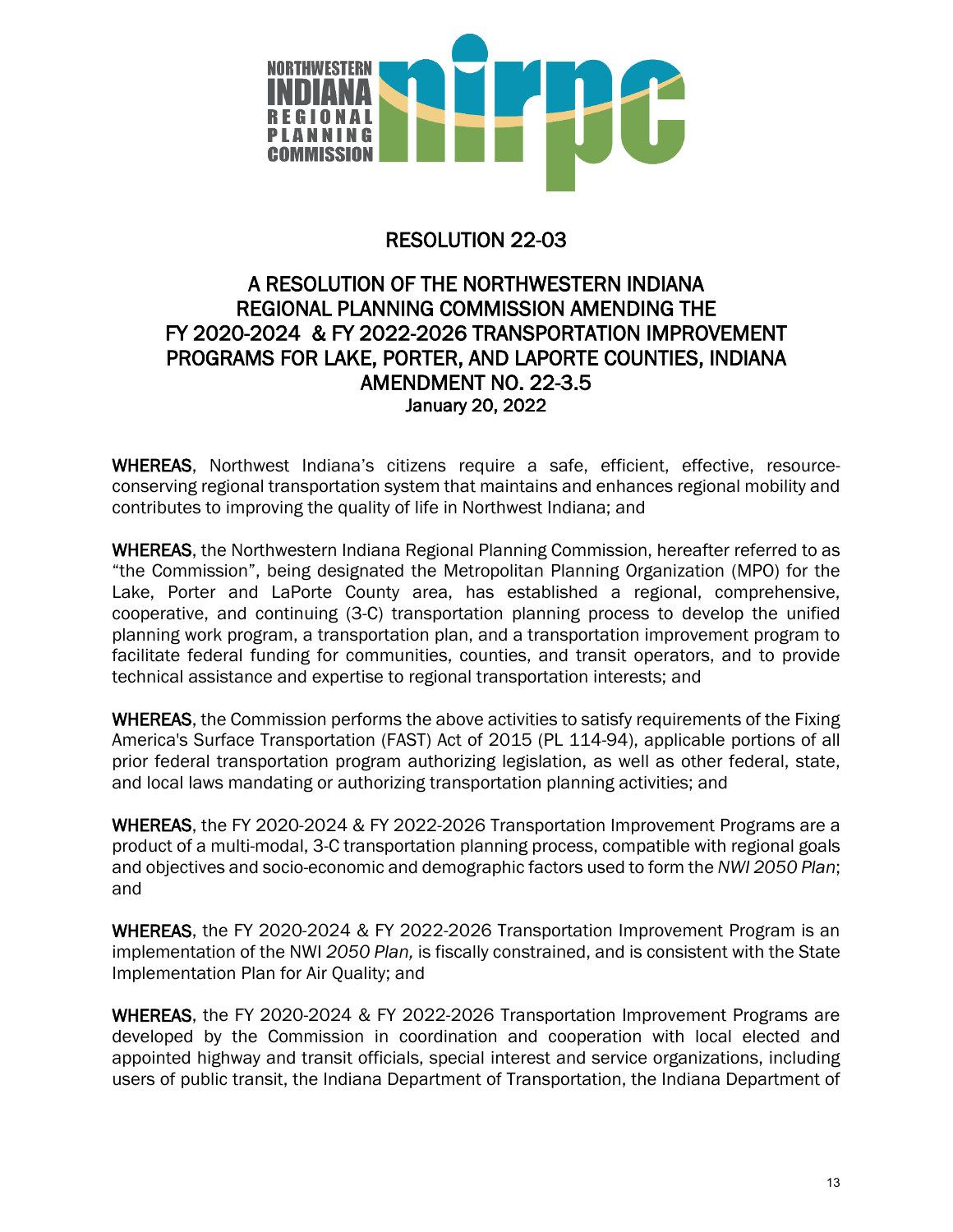Environmental Management, the U.S. Federal Highway Administration, the U.S. Federal Transit Administration, and the U. S. Environmental Protection Agency; and

WHEREAS, the changes to the FY 2020-2024 & FY 2022-2026 Transportation Improvement Programs brought about by this amendment were reviewed by the Air Quality Conformity Task Force's Interagency Consultation Group (ICG); and

WHEREAS, the changes to the FY 2020-2024 & FY 2022-2026 Transportation Improvement Programs brought about by this amendment were subjected to public comment in the manner prescribed by the 2019 Public Participation Plan with no comments received; and

WHEREAS, the Technical Policy Committee (TPC) has recommended that the Northwestern Indiana Regional Planning Commission make these changes to the FY 2020-2024 & FY 2022- 2026 Transportation Improvement Programs.

NOW, THEREFORE, BE IT RESOLVED that the Northwestern Indiana Regional Planning Commission hereby amends the FY 2020-2024 & FY 2022-2026 Transportation Improvement Programs by adding the new projects and making other changes as shown on the attachment to this resolution.

Duly adopted by the Northwestern Indiana Regional Planning Commission this twentieth day of January, 2022.

> \_\_\_\_\_\_\_\_\_\_\_\_\_\_\_\_\_\_\_\_\_\_\_\_\_\_\_\_ Justin Kiel **Chairperson**

ATTEST:

\_\_\_\_\_\_\_\_\_\_\_\_\_\_\_\_\_\_\_\_\_\_\_\_\_\_\_ Richard Hardaway **Secretary**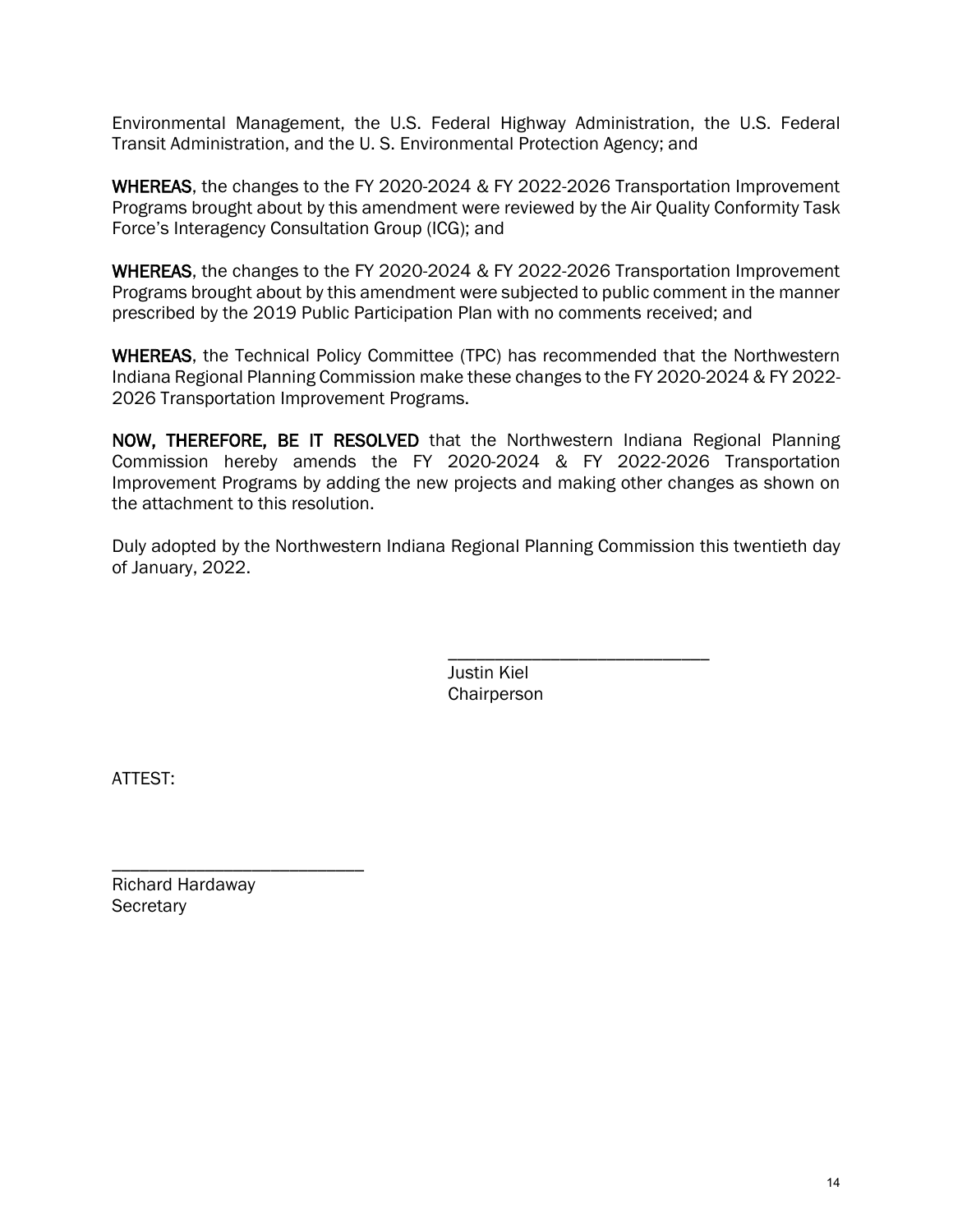

# RESOLUTION 22-04

# A RESOLUTION OF THE NORTHWESTERN INDIANA REGIONAL PLANNING COMMISSION AMENDING THE FY 2020-2024 & FY 2022-2026 TRANSPORTATION IMPROVEMENT PROGRAMS FOR LAKE, PORTER, AND LAPORTE COUNTIES, INDIANA AMENDMENT NO. 22-3.5 January 20, 2022

WHEREAS, Northwest Indiana's citizens require a safe, efficient, effective, resourceconserving regional transportation system that maintains and enhances regional mobility and contributes to improving the quality of life in Northwest Indiana; and

WHEREAS, the Northwestern Indiana Regional Planning Commission, hereafter referred to as "the Commission", being designated the Metropolitan Planning Organization (MPO) for the Lake, Porter and LaPorte County area, has established a regional, comprehensive, cooperative, and continuing (3-C) transportation planning process to develop the unified planning work program, a transportation plan, and a transportation improvement program to facilitate federal funding for communities, counties, and transit operators, and to provide technical assistance and expertise to regional transportation interests; and

WHEREAS, the Commission performs the above activities to satisfy requirements of the Fixing America's Surface Transportation (FAST) Act of 2015 (PL 114-94), applicable portions of all prior federal transportation program authorizing legislation, as well as other federal, state, and local laws mandating or authorizing transportation planning activities; and

WHEREAS, the FY 2020-2024 & FY 2022-2026 Transportation Improvement Programs are a product of a multi-modal, 3-C transportation planning process, compatible with regional goals and objectives and socio-economic and demographic factors used to form the *NWI 2050 Plan*; and

WHEREAS, the FY 2020-2024 & FY 2022-2026 Transportation Improvement Program is an implementation of the NWI *2050 Plan,* is fiscally constrained, and is consistent with the State Implementation Plan for Air Quality; and

WHEREAS, the FY 2020-2024 & FY 2022-2026 Transportation Improvement Programs are developed by the Commission in coordination and cooperation with local elected and appointed highway and transit officials, special interest and service organizations, including users of public transit, the Indiana Department of Transportation, the Indiana Department of